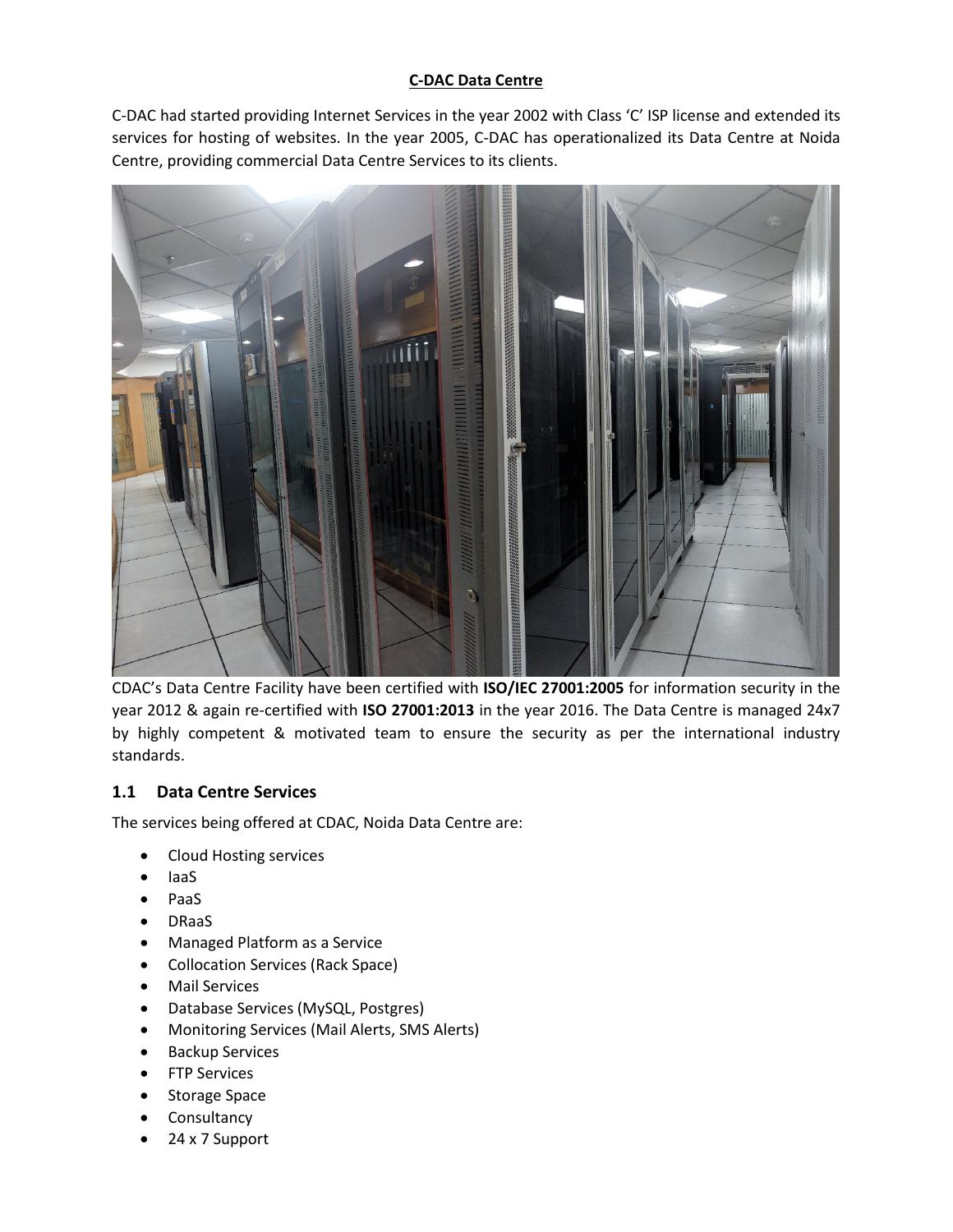### **1.2 Salient Features**

- **A. Up-time Guaranteed: 99.982%**
- **B. Connectivity: Redundant and Assured Bandwidth**
- **C. Advance Alert services: By E-Mail/system generated messaging system**
- **D. Power Supply: Uninterrupted with redundant UPS**
- **E. Support services: 24x7 (Online)**
- **F. Reports: Resource Utilization, Bandwidth Utilization**
- **G. LAN: 10 Gig. (Redundant)**
- **H. WAN: Fiber Connectivity from Multiple ISP.**

# **1.3 Data Centre Facility driven by Technologies**

### **Physical Security:**

The physical environment at C-DAC, Noida Data Centre includes but not limited to redundant power source and supply, redundant cooling environment, redundant network links, 4-Tier Physical Security (2- Tiers Managed by Professionally Managed Security Guards & 2-Tiers Managed by Electronic Access Control System), 24x7 IP based Video Surveillance System and well-defined & established Security Processes & Procedures.

### **Network & Network Security:**

The information security over the network access have been secured by various initiatives. The public access network (Internet) links are taken from multiple Service Providers, each network link has been provided through redundant fibers in Ring / Mesh Topologies for guaranteed uptime of 99.8% individually. The BGP enabled network links from multiple Service Providers assures automatic migration of both incoming and outgoing Network Traffic from one operator to another operator seamlessly to achieve 100% network uptime. The 10 Gbps backbone network have been configured with redundancy at the cabling level and at equipment level starting from Router, Firewall, UTM, IPS, switches to avoid any downtime due to equipment failures. The multi-layer network security has been implemented with the perimeter Firewall, IPS and second level multiple Militarized (Secure) Zones and De-Militarized Zones (DMZ).

### **Cloud Services:**

C-DAC's cloud environment is configured with multiple servers in cluster with common shared storage LUNs (Logical Unit Numbers) from multiple central SAN (Storage Area Network) Storage. The Connectivity from the servers to storage are zoned with multi-pathing and network connectivity from servers to the switches are configured with multi-pathing. Hence, the redundancy at the Server level and connectivity level are ensured with the above implementations.

### **Redundancy:**

The Applications are deployed in multiple Application Servers and are Load Balanced through clustered Load Balancers in High Availability. The Databases are also clustered in High Availability to avoid Single Point of failure. The DNS (Domain Name System) Servers, DHCP (Dynamic Host Configuration Protocol) Servers and E-Mail Servers are all deployed with redundancy. Centralized Repository Servers and Update Servers are used to update the Servers with latest software and patches.